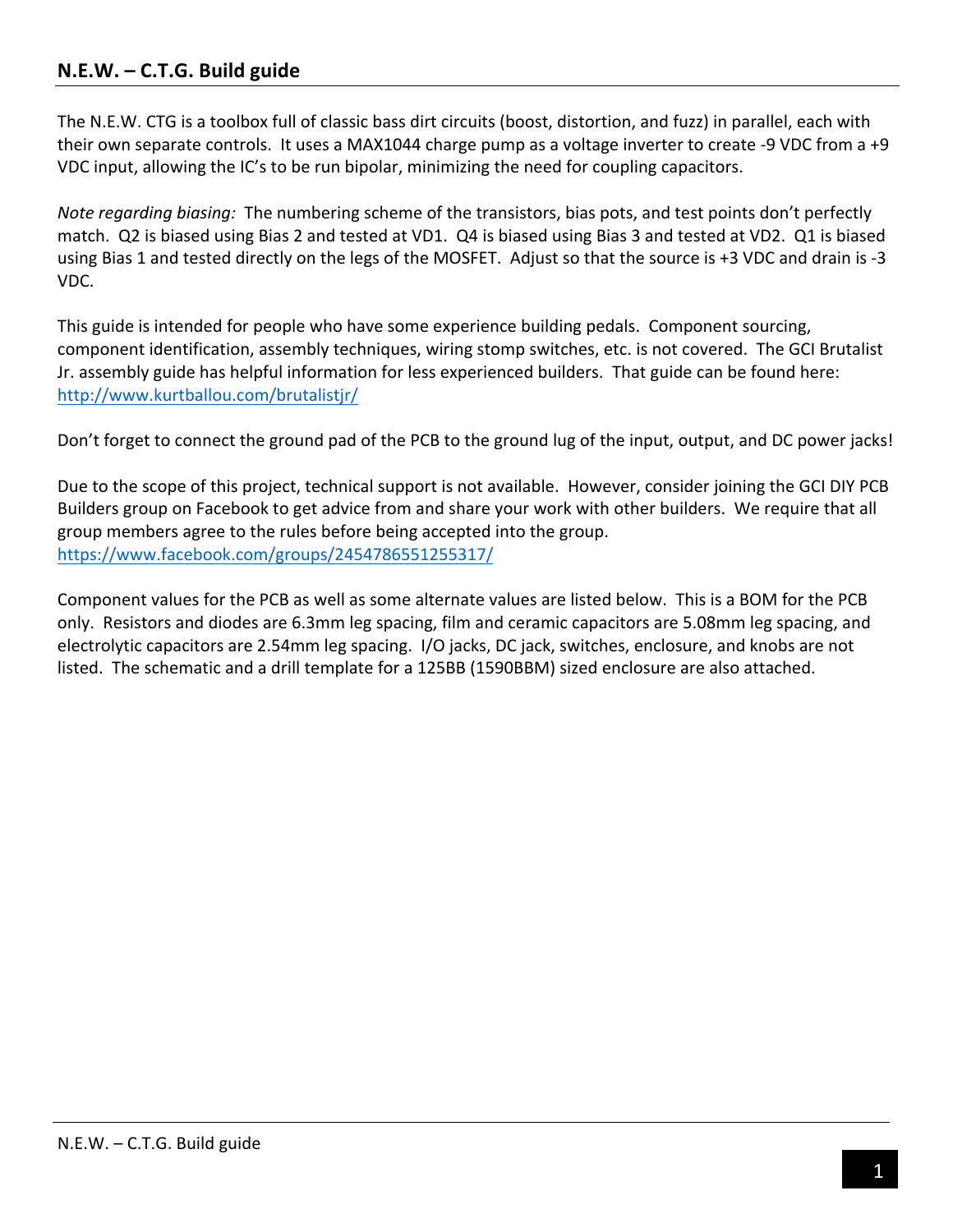| Part            | Value          | Device | Package | Description   |
|-----------------|----------------|--------|---------|---------------|
| R1              | 1M             | 6MM.3  | R0207/3 | 6mm Resistors |
| R <sub>2</sub>  | $1M$           | 6MM.3  | R0207/3 | 6mm Resistors |
| R <sub>3</sub>  | 10k            | 6MM.3  | R0207/3 | 6mm Resistors |
| R4              | 10k            | 6MM.3  | R0207/3 | 6mm Resistors |
| R <sub>5</sub>  | 10k            | 6MM.3  | R0207/3 | 6mm Resistors |
| R6              | $1M$           | 6MM.3  | R0207/3 | 6mm Resistors |
| R7              | 10k            | 6MM.3  | R0207/3 | 6mm Resistors |
| R8              | 10k            | 6MM.3  | R0207/3 | 6mm Resistors |
| R9              | 62k            | 6MM.3  | R0207/3 | 6mm Resistors |
| R <sub>10</sub> | 100k           | 6MM.3  | R0207/3 | 6mm Resistors |
| R11             | 4.7k           | 6MM.3  | R0207/3 | 6mm Resistors |
| R <sub>12</sub> | 10k            | 6MM.3  | R0207/3 | 6mm Resistors |
| R13             | 470k           | 6MM.3  | R0207/3 | 6mm Resistors |
| R <sub>14</sub> | 1k             | 6MM.3  | R0207/3 | 6mm Resistors |
| R <sub>15</sub> | 10k            | 6MM.3  | R0207/3 | 6mm Resistors |
| R <sub>16</sub> | 22R            | 6MM.3  | R0207/3 | 6mm Resistors |
| R17             | 1M             | 6MM.3  | R0207/3 | 6mm Resistors |
| R <sub>18</sub> | 100k           | 6MM.3  | R0207/3 | 6mm Resistors |
| R19             | 100k           | 6MM.3  | R0207/3 | 6mm Resistors |
| R <sub>20</sub> | 27k            | 6MM.3  | R0207/3 | 6mm Resistors |
| R21             | 100k           | 6MM.3  | R0207/3 | 6mm Resistors |
| R <sub>22</sub> | $1M$           | 6MM.3  | R0207/3 | 6mm Resistors |
| R23             | 47k            | 6MM.3  | R0207/3 | 6mm Resistors |
| R <sub>24</sub> | 100k           | 6MM.3  | R0207/3 | 6mm Resistors |
| R <sub>25</sub> | 10k            | 6MM.3  | R0207/3 | 6mm Resistors |
| R <sub>26</sub> | 100k           | 6MM.3  | R0207/3 | 6mm Resistors |
| R <sub>27</sub> | 1 <sup>k</sup> | 6MM.3  | R0207/3 | 6mm Resistors |
| R <sub>28</sub> | 100k           | 6MM.3  | R0207/3 | 6mm Resistors |
| R29             | 1 <sup>k</sup> | 6MM.3  | R0207/3 | 6mm Resistors |
| R30             | 4.7k           | 6MM.3  | R0207/3 | 6mm Resistors |
| R31             | 2.2k           | 6MM.3  | R0207/3 | 6mm Resistors |
| R32             | 100k           | 6MM.3  | R0207/3 | 6mm Resistors |
| R33             | 10k            | 6MM.3  | R0207/3 | 6mm Resistors |
| R34             | 1M             | 6MM.3  | R0207/3 | 6mm Resistors |
| <b>R35</b>      | 10k            | 6MM.3  | R0207/3 | 6mm Resistors |
| R36             | 6.8k           | 6MM.3  | R0207/3 | 6mm Resistors |
| R37             | 2.2k           | 6MM.3  | R0207/3 | 6mm Resistors |
| <b>R38</b>      | 100k           | 6MM.3  | R0207/3 | 6mm Resistors |
| R39             | 6.8k           | 6MM.3  | R0207/3 | 6mm Resistors |
| R40             | 10k            | 6MM.3  | R0207/3 | 6mm Resistors |
| R41             | 10k            | 6MM.3  | R0207/3 | 6mm Resistors |
| R42             | 100k           | 6MM.3  | R0207/3 | 6mm Resistors |
| R43             | 100k           | 6MM.3  | R0207/3 | 6mm Resistors |
| R44             | 100R           | 6MM.3  | R0207/3 | 6mm Resistors |
|                 |                |        |         |               |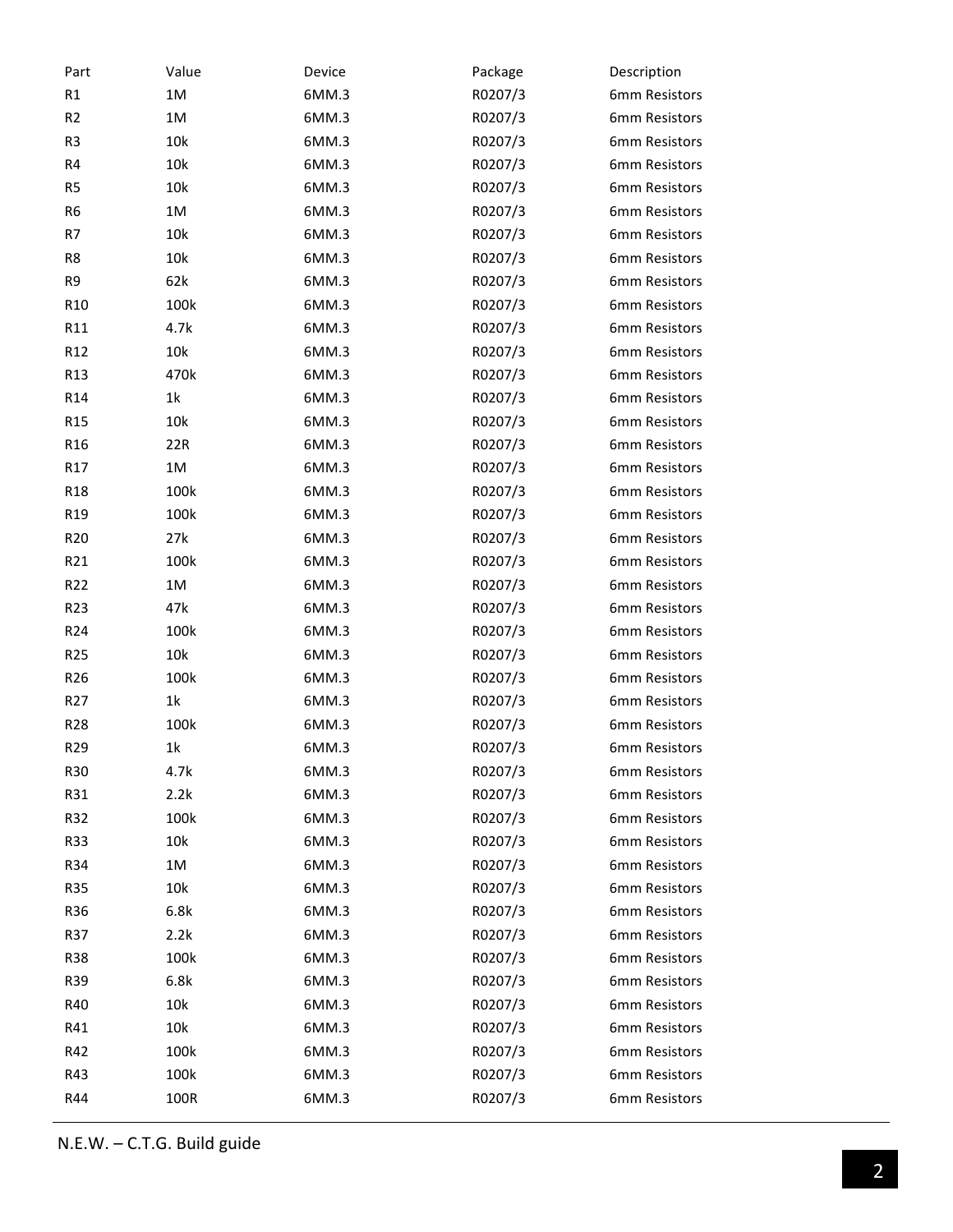| R45              | 100k             | 6MM.3    | R0207/3           | 6mm Resistors    |
|------------------|------------------|----------|-------------------|------------------|
| R46              | 10k              | 6MM.3    | R0207/3           | 6mm Resistors    |
| R47              | 10k              | 6MM.3    | R0207/3           | 6mm Resistors    |
| D <sub>1</sub>   | 1n914            | DO35.3   | DO35-3            | DO-35 Package    |
| D <sub>2</sub>   | 1n914            | DO35.2   | DO35-2            | DO-35 Package    |
| D <sub>3</sub>   | 1n914            | DO35.2   | DO35-2            | DO-35 Package    |
| D <sub>5</sub>   | 1n914            | DO35.2   | DO35-2            | DO-35 Package    |
| D <sub>6</sub>   | 1n914            | DO35.2   | DO35-2            | DO-35 Package    |
| C1               | 47 <sub>n</sub>  | 072X0252 | 072X025           | 1000pF - 0.47uF  |
| C <sub>2</sub>   | 100u             | 501      | 050_020_1         | $0.22 - 100$ uF  |
| C <sub>3</sub>   | 47 <sub>n</sub>  | 072X0252 | 072X025           | 1000pF - 0.47uF  |
| C <sub>4</sub>   | 47 <sub>n</sub>  | 072X0252 | 072X025           | 1000pF - 0.47uF  |
| C <sub>5</sub>   | 10n              | 072X0252 | 072X025           | 1000pF - 0.47uF  |
| C <sub>6</sub>   | 10p              | 072X0252 | 072X025           | 1000pF - 0.47uF  |
| C7               | 250p             | 072X0252 | 072X025           | 1000pF - 0.47uF  |
| C8               | 47 <sub>n</sub>  | 072X0252 | 072X025           | 1000pF - 0.47uF  |
| C <sub>9</sub>   | 2.2n             | 072X0252 | 072X025           | 1000pF - 0.47uF  |
| C10              | 47 <sub>n</sub>  | 072X0252 | 072X025           | 1000pF - 0.47uF  |
| C11              | 68n              | 072X0252 | 072X025           | 1000pF - 0.47uF  |
| C12              | 2.2n             | 072X0252 | 072X025           | 1000pF - 0.47uF  |
| C13              | 10n              | 072X0252 | 072X025           | 1000pF - 0.47uF  |
| C14              | 10p              | 072X0252 | 072X025           | 1000pF - 0.47uF  |
| C15              | 1 <sub>u</sub>   | 072X0352 | 072X035           | $0.15 - 1.0$ uF; |
| C16              | 1n               | 072X0252 | 072X025           | 1000pF - 0.47uF  |
| C17              | 1 <sub>u</sub>   | 072X0352 | 072X035           | $0.15 - 1.0$ uF; |
| C18              | 100p             | 072X0252 | 072X025           | 1000pF - 0.47uF  |
| C19              | 10n              | 072X0252 | 072X025           | 1000pF - 0.47uF  |
| C <sub>20</sub>  | 470n             | 072X0352 | 072X035           | $0.15 - 1.0$ uF; |
| C <sub>21</sub>  | 100 <sub>n</sub> | 072X0252 | 072X025           | 1000pF - 0.47uF  |
| C <sub>22</sub>  | 470n             | 072X0352 | 072X035           | $0.15 - 1.0$ uF; |
| C <sub>23</sub>  | 10n              | 072X0252 | 072X025           | 1000pF - 0.47uF  |
| C <sub>24</sub>  | 22n              | 072X0252 | 072X025           | 1000pF - 0.47uF  |
| C <sub>25</sub>  | 1u               | 072X0352 | 072X035           | $0.15 - 1.0$ uF; |
| C <sub>26</sub>  | 100 <sub>n</sub> | 072X0252 | 072X025           | 1000pF - 0.47uF  |
| C <sub>27</sub>  | 1u               | 072X0352 | 072X035           | $0.15 - 1.0$ uF; |
| C <sub>28</sub>  | 100u             | 5mm      | 050_020_1         | $0.22 - 100$ uF  |
| C <sub>29</sub>  | 10u              | 5mm      | 050 020 1         | $0.22 - 100$ uF  |
| C30              | 100u             | 5mm      | 050_020_1         | $0.22 - 100$ uF  |
| C31              | 3.3n             | 072X0252 | 072X025           | 1000pF - 0.47uF  |
| VOL1             | 100kA            | POT16MM  | 16MM              | Potentiometers   |
| VOL <sub>2</sub> | 100kA            | POT16MM  | 16MM              | Potentiometers   |
| BIAS1            | 100kB            | POTTRIM  | B <sub>25</sub> P | Potentiometers   |
| BIAS2            | 100kB            | POTTRIM  | <b>B25P</b>       | Potentiometers   |
| BIAS3            | 100kB            | POTTRIM  | <b>B25P</b>       | Potentiometers   |
| TONE1            | 100kA            | POT16MM  | 16MM              | Potentiometers   |
|                  |                  |          |                   |                  |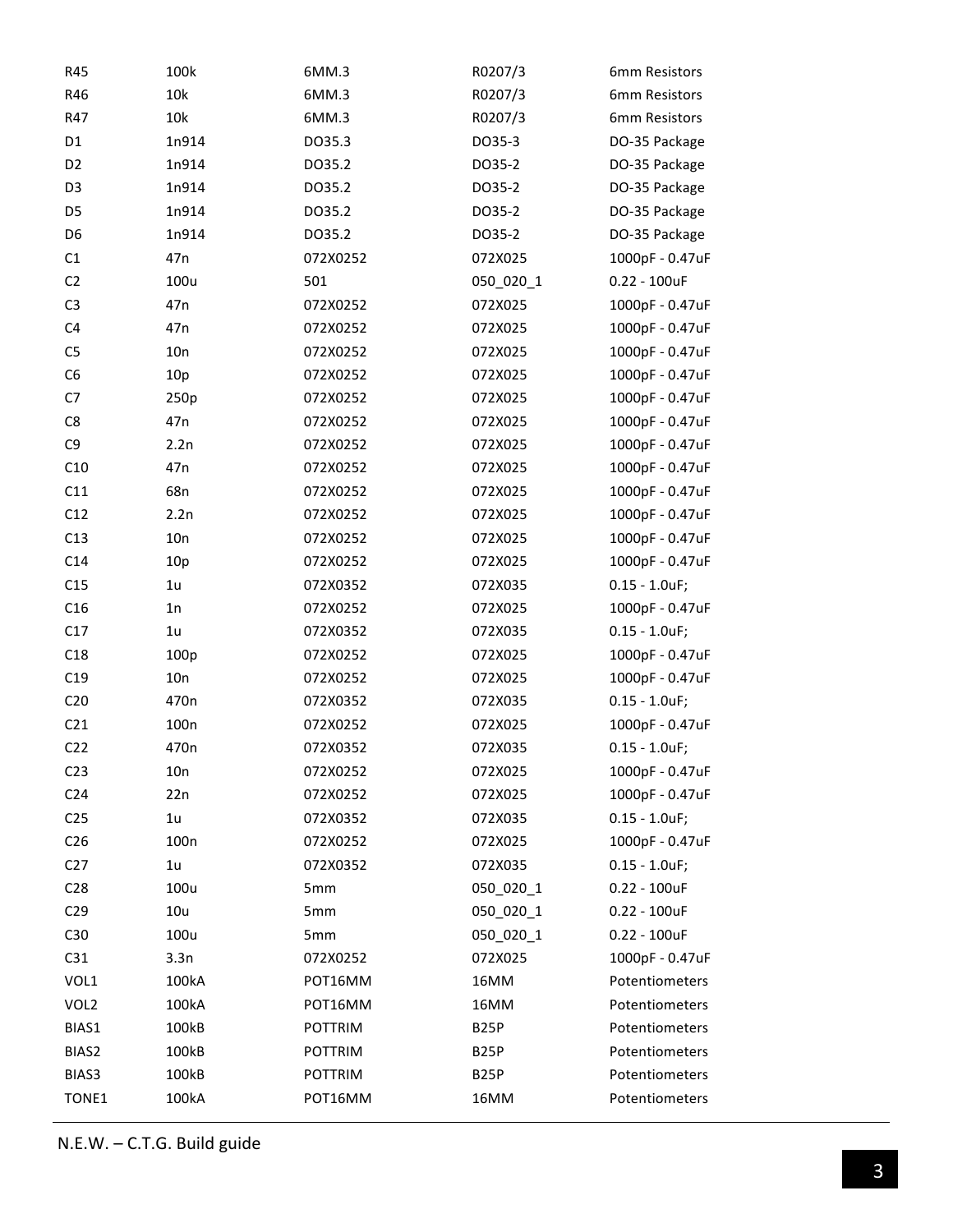| TONE <sub>2</sub> | 25kB          | POT16MM       | 16MM    | Potentiometers              |
|-------------------|---------------|---------------|---------|-----------------------------|
| DIST1             | 500kC         | POT16MM       | 16MM    | Potentiometers              |
| DIST <sub>2</sub> | 100kB         | POT16MM       | 16MM    | Potentiometers              |
| <b>CTONE</b>      | 1MA           | POT16MM       | 16MM    | Potentiometers              |
| CVOL              | 1MA           | POT16MM       | 16MM    | Potentiometers              |
| IC1               | <b>TL072P</b> | <b>TL072P</b> | DIL08   | OP AMP                      |
| IC <sub>2</sub>   | <b>TL072P</b> | <b>TL072P</b> | DIL08   | OP AMP                      |
| IC <sub>3</sub>   | <b>TL072P</b> | <b>TL072P</b> | DIL08   | <b>OP AMP</b>               |
| IC4               | MAX1044       | MAX1044       | DIL08   | switching voltage converter |
| Q1                | <b>BS170</b>  | <b>BS170</b>  | SOT54ES | N-CHANNEL MOS FET           |
| Q <sub>2</sub>    | J201          | J201          | TO92-   | N-channel JFET              |
| Q <sub>3</sub>    | 2N3904        | 2N3904        | TO92-   | <b>NPN Transistor</b>       |
| Q4                | J201          | J201          | TO92-   | N-channel JFET              |
| V                 | 9V input      | PAD           | SQUARE  | PAD                         |
| G                 | ground        | PAD           | SQUARE  | PAD                         |
| I                 | in            | PAD           | SQUARE  | PAD                         |
| $L+$              | $LED +$       | PAD           | SQUARE  | PAD                         |
| Ŀ                 | LED-          | PAD           | SQUARE  | PAD                         |
| 0                 | out           | PAD           | SQUARE  | PAD                         |
| VD1               | Bias 2 point  | PAD           | SQUARE  | PAD                         |
| VD <sub>2</sub>   | Bias 3 point  | PAD           | SQUARE  | PAD                         |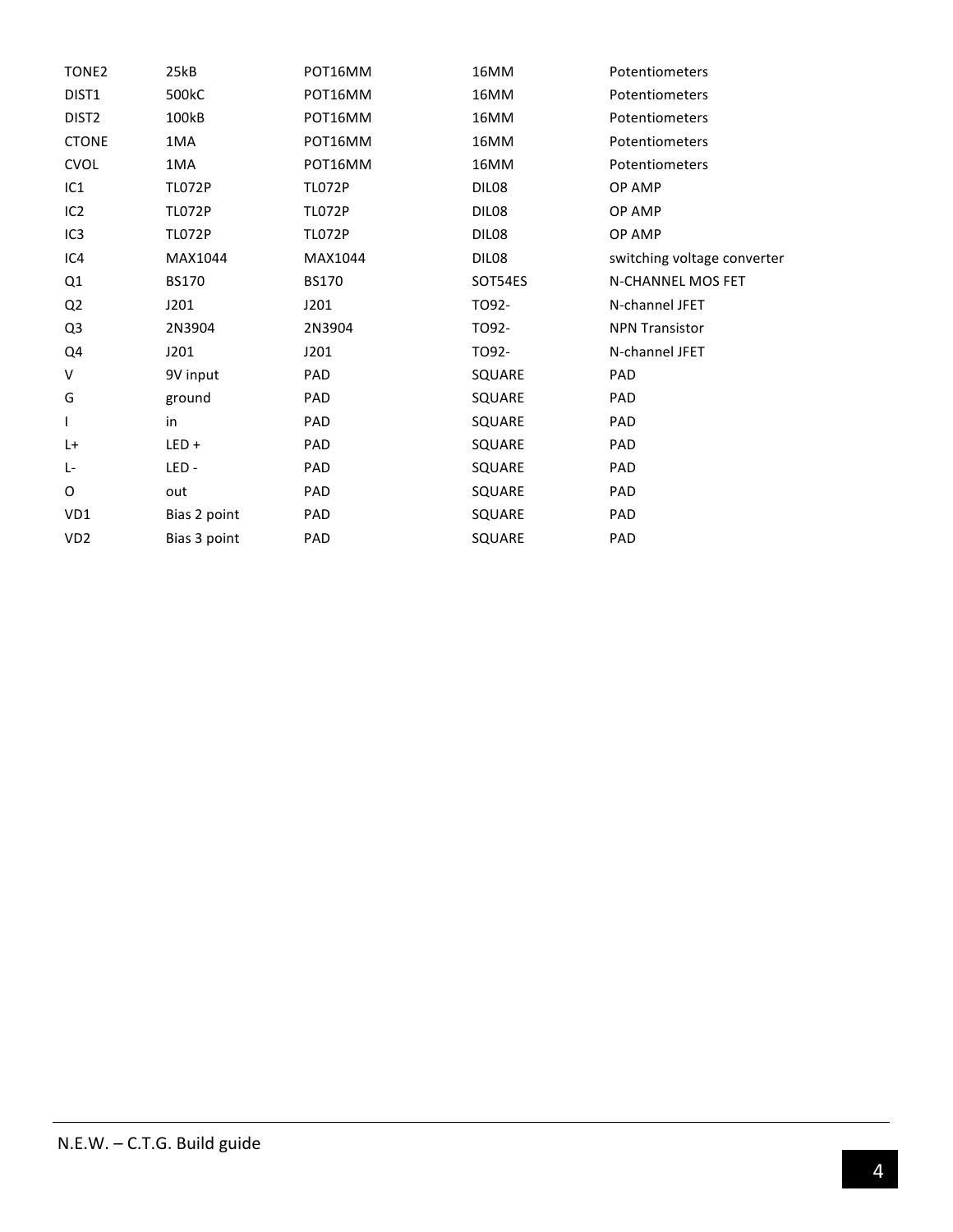